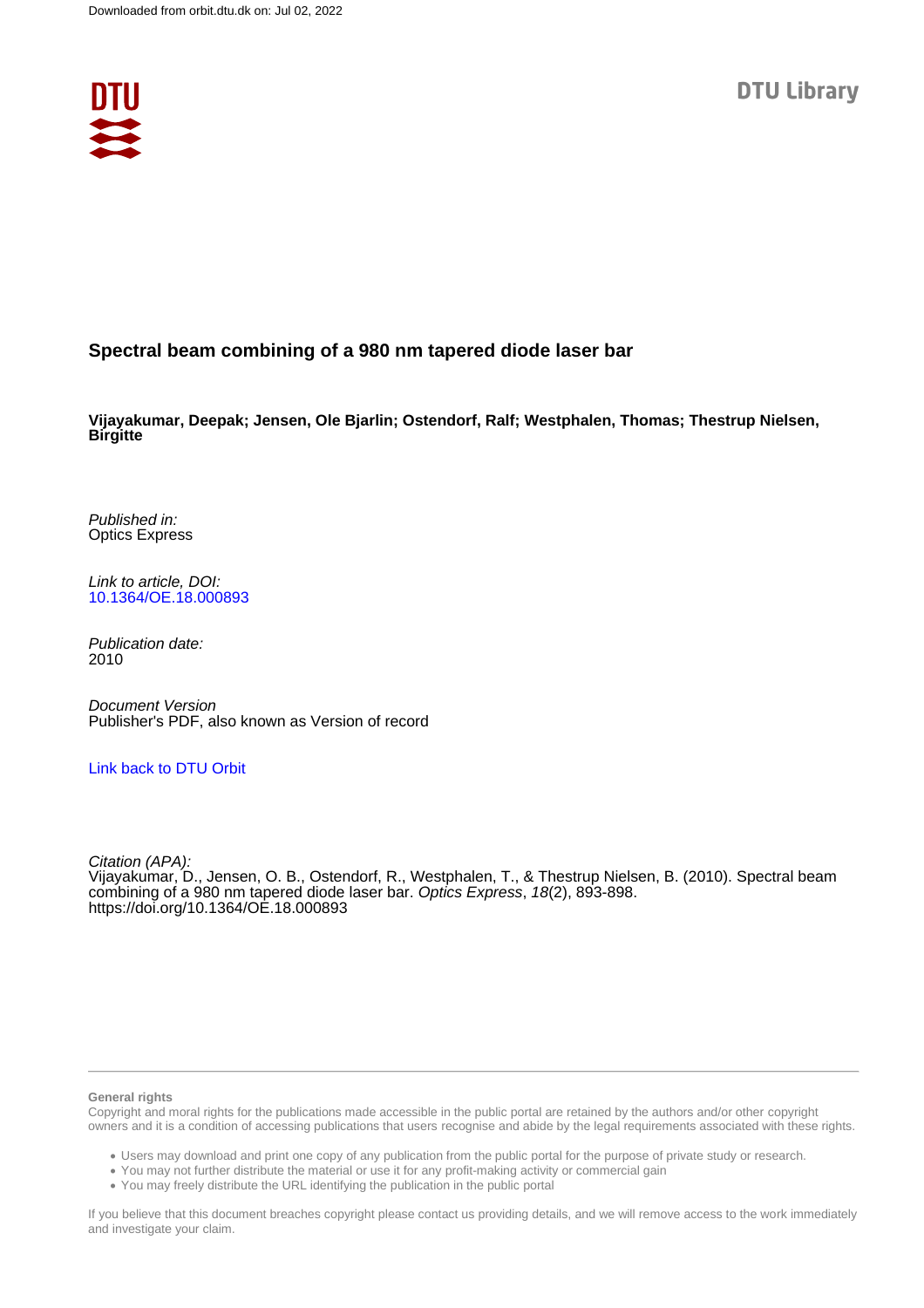# **Spectral beam combining of a 980 nm tapered diode laser bar**

**Deepak Vijayakumar,1,\*Ole Bjarlin Jensen,<sup>1</sup> Ralf Ostendorf,<sup>2</sup> Thomas Westphalen,<sup>3</sup> and Birgitte Thestrup,<sup>1</sup>**

*<sup>1</sup>DTU Fotonik, Department of Photonics Engineering, Technical University of Denmark, P.O Box 49, DK-4000 Roskilde, Denmark* 

<sup>2</sup> Fraunhofer Institute for Applied Solid State Physics IAF, Tullastraße 72, 79108 Freiburg, Germany *3 Fraunhofer Institute for Laser Technology ILT, Steinbachstr. 15, 52074 Aachen, Germany \*devi@fotonik.dtu.dk* 

**Abstract:** We demonstrate spectral beam combining of a 980 nm tapered diode laser bar. The combined beam from 12 tapered emitters on the bar yielded an output power of 9.3 W at 30 A of operating current. An  $M^2$  value of 5.3 has been achieved along the slow axis. This value is close to that of a free running single tapered emitter on the bar at the same current level. The overall spectral beam combining efficiency was measured to be 63%.

©2010 Optical Society of America

**OCIS codes:** (140.2010) Diode laser arrays; (140.3298) Laser beam combining.

### **References and links**

- 1. M. T. Kelemen, J. Weber, G. Kaufel, G. Bihlmann, R. Moritz, M. Mikulla, and G. Weimann, "Tapered diode lasers at 976nm with 8W nearly diffraction limited output power," Electron. Lett. **41**(18), 1011–1013 (2005).
- 2. C. Scholz, K. Boucke, R. Poprawe, M. T. Kelemen, J. Weber, M. Mikulla, and G. Weimann, "Comparison between 50 W tapered laser arrays and tapered single emitters", High Power Diode Laser Technology and Applications IV, Proceedings of the SPIE **6104**, 61040G.1–61040G.8 (2006)
- 3. V. Daneu, A. Sanchez, T. Y. Fan, H. K. Choi, G. W. Turner, and C. C. Cook, "Spectral beam combining of a broad-stripe diode laser array in an external cavity," Opt. Lett. **25**(6), 405–407 (2000).
- 4. J. T. Gopinath, B. Chann, T. Y. Fan, and A. Sanchez-Rubio, "1450-nm high-brightness wavelength-beam combined diode laser array," Opt. Express **16**(13), 9405–9410 (2008).
- 5. B. Chann, R. K. Huang, L. J. Missaggia, C. T. Harris, Z. L. Liau, A. K. Goyal, J. P. Donnelly, T. Y. Fan, A. Sanchez-Rubio, and G. W. Turner, "Near-diffraction-limited diode laser arrays by wavelength beam combining," Opt. Lett. **30**(16), 2104–2106 (2005).
- 6. A. Jechow, M. Lichtner, R. Menzel, M. Radziunas, D. Skoczowsky, and A. G. Vladimirov, "Stripe-array diodelaser in an off-axis external cavity: theory and experiment," Opt. Express **17**(22), 19599–19604 (2009).
- 7. A. Jechow, V. Raab, and R. Menzel, "High cw power using an external cavity for spectral beam combining of diode laser-bar emission," Appl. Opt. **45**(15), 3545–3547 (2006).
- 8. O. B. Jensen, B. Thestrup, P. E. Andersen, and P. M. Petersen, "Near-diffraction-limited segmented broad area diode laser based on off-axis spectral beam combining," Appl. Phys. B **83**(2), 225–228 (2006).
- 9. D. Vijayakumar, O. B. Jensen, and B. Thestrup, "980 nm high brightness external cavity broad area diode laser bar," Opt. Express **17**(7), 5684–5690 (2009).
- 10. D. Paboeuf, G. Lucas-Leclin, P. Georges, N. Michel, M. Krakowski, J. Lim, S. Sujecki, and E. Larkins, "Narrow-line coherently combined tapered laser diodes in a Talbot external cavity with a volume Bragg grating," Appl. Phys. Lett. **93**(21), 211102 (2008).
- 11. D. Paboeuf, G. Lucas-Leclin, N. Michel, M. Calligaro, M. Krakowski, and P. Georges, "Quasi-diffraction limited emission from an array of tapered laser diodes in volume Bragg grating external cavities", Proc. The European Conference on Lasers and Electro-Optics, Munich, June 2009, paper CB 12.5.
- 12. P. Adamiec, B. Sumpf, I. Rüdiger, J. Fricke, K. H. Hasler, P. Ressel, H. Wenzel, M. Zorn, G. Erbert, and G. Tränkle, "Tapered lasers emitting at 650 nm with 1 W output power with nearly diffraction-limited beam quality," Opt. Lett. **34**(16), 2456–2458 (2009).

#### **1. Introduction**

Tapered diode lasers are interesting devices that can deliver Watt level output power [1] with good beam quality. A tapered diode laser bar consisting of many such emitters could scale up the power levels even higher up to tens of Watts [2]. This could make them ideal candidates for industrial applications such as cutting or marking of certain artificial materials and metals. Still, most of these applications demand good beam quality and unfortunately, a high divergence is inherent to the bar geometry which in effect degrades the beam quality of the

(C) 2010 OSA 18 January 2010 / Vol. 18, No. 2 / OPTICS EXPRESS 893 #119492 - \$15.00 USD Received 3 Nov 2009; revised 18 Dec 2009; accepted 20 Dec 2009; published 6 Jan 2010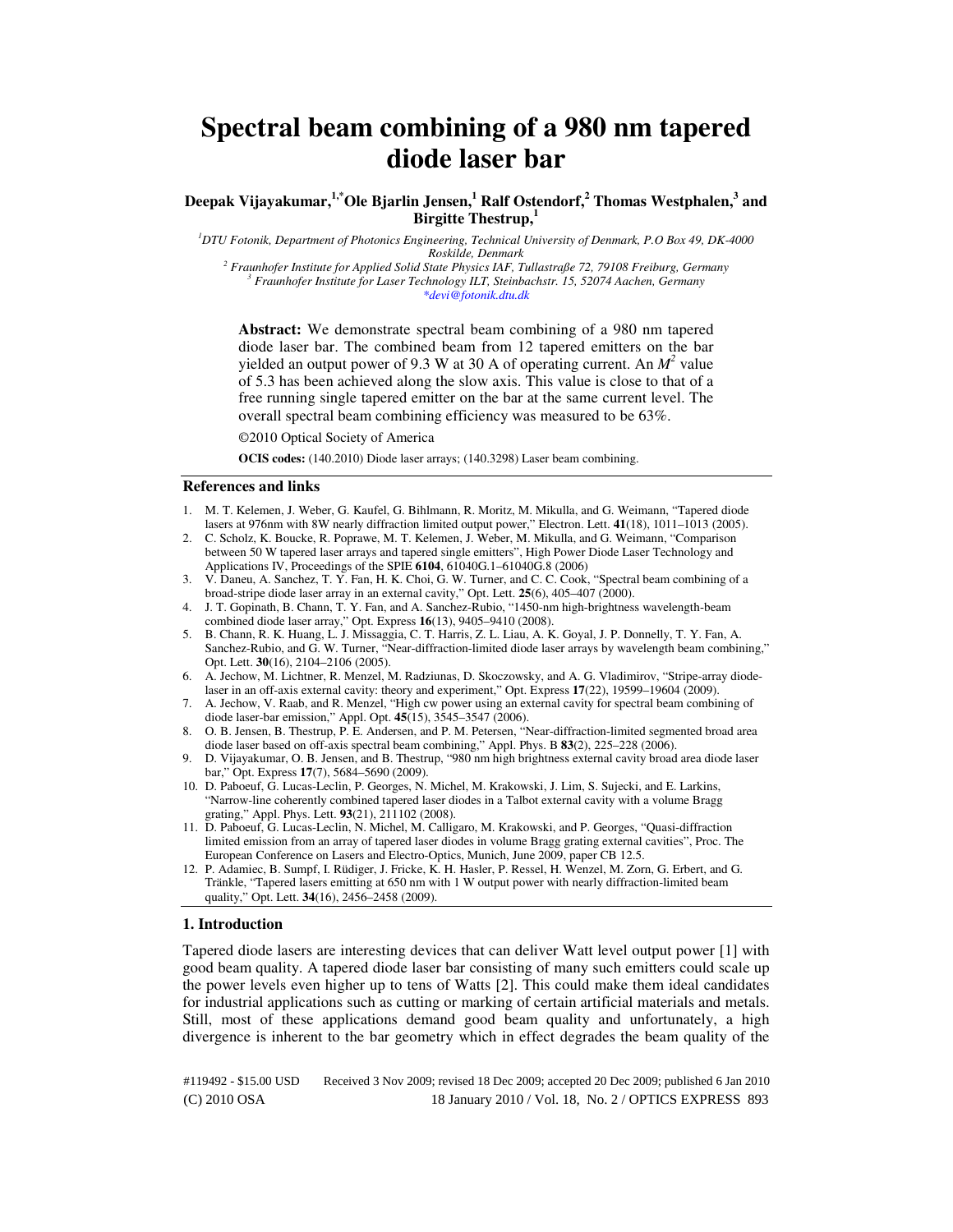laser bar. However, if the divergence of the output beam could be limited to that of a single tapered emitter and at the same time, the advantage of power scalability of the bar geometry could be maintained, it could provide us with a compact and efficient laser system for high power applications.

Several research groups have made numerous different approaches to improve the beam quality of broad area diode bars. Spectral beam combining [3] is a well known technique used for improving the slow axis beam quality of broad area diode laser bars. Recently, Gopinath et al. [4], combined a 25 element broad area laser array using spectral beam combining. Spectral beam combining of a SCOWL arrays [5] can also provide high output power in a near diffraction limited beam.

Off-axis feedback is a well-known method for improving the beam quality of broad area lasers and stripe arrays [6]. Off-axis spectral beam combining is a relatively new technique which has also been used for improving the slow axis beam quality of broad area diode laser bars. Jechow et al. [7], has used an external cavity in an off-axis arrangement for spectral beam combining of a broad area laser bar and achieved a beam with  $M^2slow < 14$  and  $M^2$  fast < 3 at an optical power in excess of 10 W. Moreover, Jensen et al. [8], has used off-axis spectral beam combining on a segmented broad area diode laser and achieved an improvement in the beam quality of a factor of 3.4 compared to that of a freely running single emitter on the array. Recently, Vijayakumar et al. [9], applied this technique on a 12 element broad area diode laser bar and achieved an improvement in beam quality of a factor of 5-6 to that of a free running emitter on the same bar.

Even though fewer works have been recorded on providing external feedback to tapered bars, the recent achievements in this area are promising. Recently, Paboeuf et al. [10], coherently combined an array of ten index guided tapered laser diodes in a Talbot cavity and achieved 1.7 W of output power. Additionally, experiments on off-axis feedback to an index guided tapered laser bar has shown promising results with single-lobe output [11]. In this article, we report on spectral beam combining applied to a 980 nm tapered diode laser bar. The experiments yielded an output beam with a beam quality which is almost similar to that of a free running single tapered emitter on the bar at the same current level. At 30 A, the slow axis  $M^2$  value was measured to be 5.3. A power level of 9.3 W has been achieved using this configuration. This is the first time to our knowledge that spectral beam combining has been applied to a tapered laser bar.

#### **2. Wavelength beam combining experimental setup**

#### *2.1 The tapered diode laser bar*

The tapered laser bar is based on a (GaAlInAs) (GaAs) laser structure with a large optical cavity grown by molecular beam epitaxy (MBE). Reduction of internal losses was achieved by broadening the waveguide layers and careful optimization of the doping level in each layer. This reduces the overlap of the optical mode with the highly doped cladding layers. The active region of the laser structure consists of a single InGaAs-quantum well embedded in a 1060 nm thick AlGaAs core region with 20% Al content. The quantum well is 7 nm thick with a nominal In content of 19%. The optical waveguide is formed by 1  $\mu$ m thick AlGaAs claddings with 40% Al. Si and Be have been used for n- and p-type doping, respectively. The doping concentrations start at a level of  $5x10^{17}$  cm<sup>-3</sup> near the core and increase to a level of  $2x10^{18}$  cm<sup>-3</sup> in the outer cladding regions. The GaAs cap layer is heavily p-doped (6x10<sup>19</sup>cm<sup>-3</sup>) in order to reduce the contact resistance. The layer design exhibits an overlap of the fundamental optical mode with the quantum well of 1.1%. The internal efficiency of the MBE-grown laser structure amounts to more than 98% with low internal losses of 1 cm<sup>-1</sup> and a center wavelength of 977 nm.

(C) 2010 OSA 18 January 2010 / Vol. 18, No. 2 / OPTICS EXPRESS 894 #119492 - \$15.00 USD Received 3 Nov 2009; revised 18 Dec 2009; accepted 20 Dec 2009; published 6 Jan 2010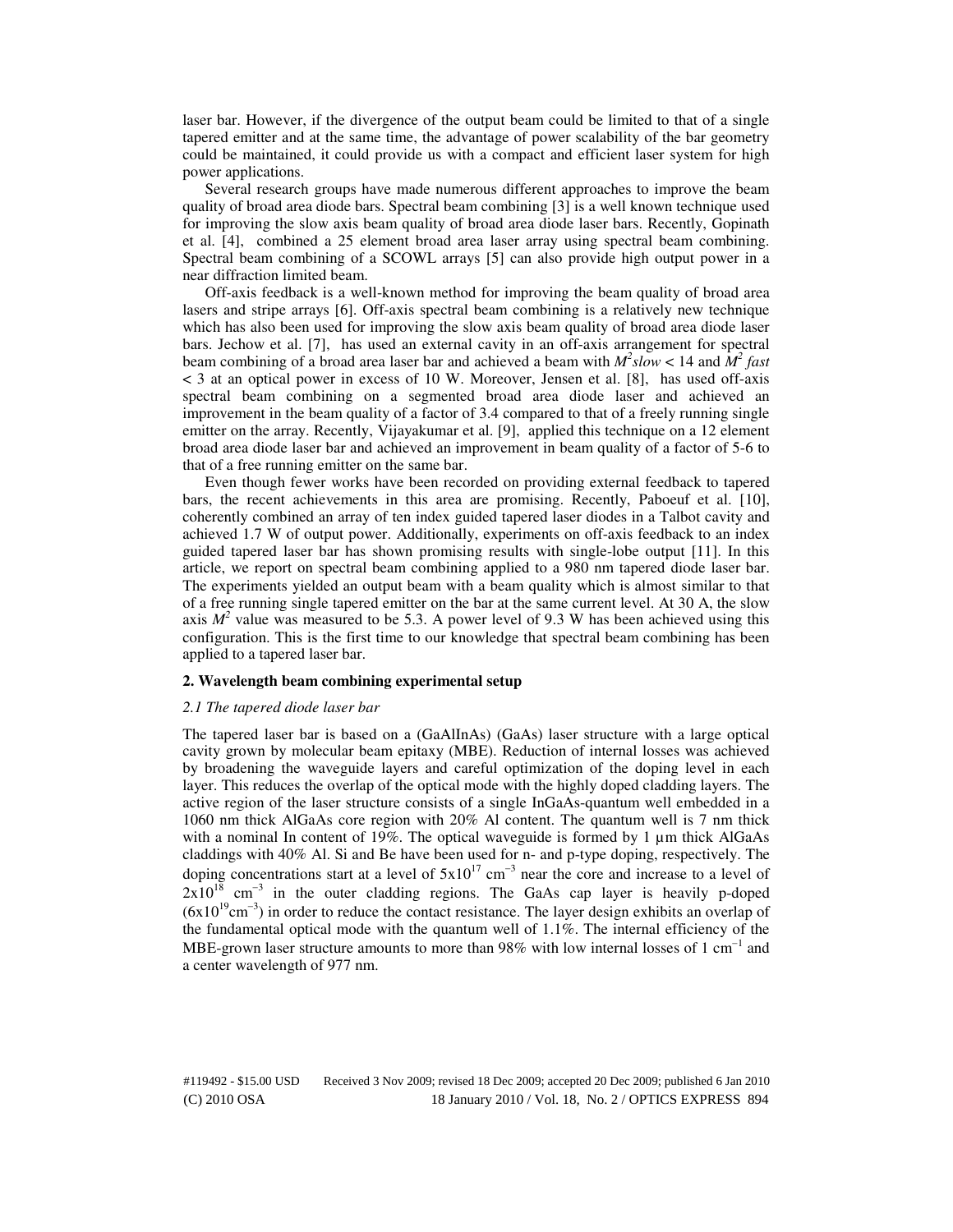

Fig. 1. Schematic view of a tapered diode laser with a ridge section length  $L_1$  and a taper section length L<sub>2</sub>.

Tapered laser oscillators were fabricated from the above described epitaxial layer structures. The lateral structure consists of a ridge wave section with a length of  $L<sub>1</sub> = 0.5$  mm combined with a tapered section with a length of  $L_2 = 2$  mm as shown in Fig. 1. The tapered angle amounts to  $6^\circ$ . Processing of the lateral tapered structures was done by inductively coupled plasma (ICP) etching followed by a lift-off metallization for p-contact formation. This results in more defined ridge-structures as compared to wet chemical etching. The ridge height was chosen appropriately for the propagating wave to fill the taper angle.

After processing the wafers were thinned and chipped into tapered laser arrays with a width of 6 mm. Since the 2.5 mm long emitters are separated by a pitch of 500  $\mu$ m, a tapered laser bar consists of 12 single emitters. The ridge-sided facet was covered with a highlyreflecting mirror coating of residual reflectivity,  $R > 97\%$ , whereas the front facet was covered with an anti-reflection coating with a rest reflectivity of about 1%.

After facet coating the tapered laser bars were mounted directly p-side down on to copper mounts. Pumping of the laser medium is achieved by current injection via gold bond wires. The  $M^2$  values of individual emitters along the slow axis on this tapered bar has been measured to be around 2.5-4.6 at 30 A of operating current. The output light has been collimated using a 910 µm focal length LIMO cylindrical micro lens attached to the heat sink. In the absence of the external cavity, the laser bar produced 14.5 W at 30 A of operating current.

#### *2.2 Experimental setup*

Figure 2 shows the experimental setup of wavelength beam combining of a 12 element tapered laser bar. The external cavity includes a fast axis collimation lens, a 100 mm Fourier transform cylindrical lens *L1*, a gold plated reflective grating with 1200 lines/mm and a first order diffraction efficiency measured to be around 85% at 980 nm, a 100 mm fast axis focusing cylindrical lens *L2* and a plane output coupler with a reflectivity of 10% and an AR coated back side. Output couplers with  $1 - 15\%$  reflectivity have been tested with 10% reflectivity giving best performance. All lenses are broadband AR coated around the laser wavelength. The lens  $L_2$  focuses the beam along the fast axis at the output coupler in order to increase the amount of feedback and improve the stability of the setup.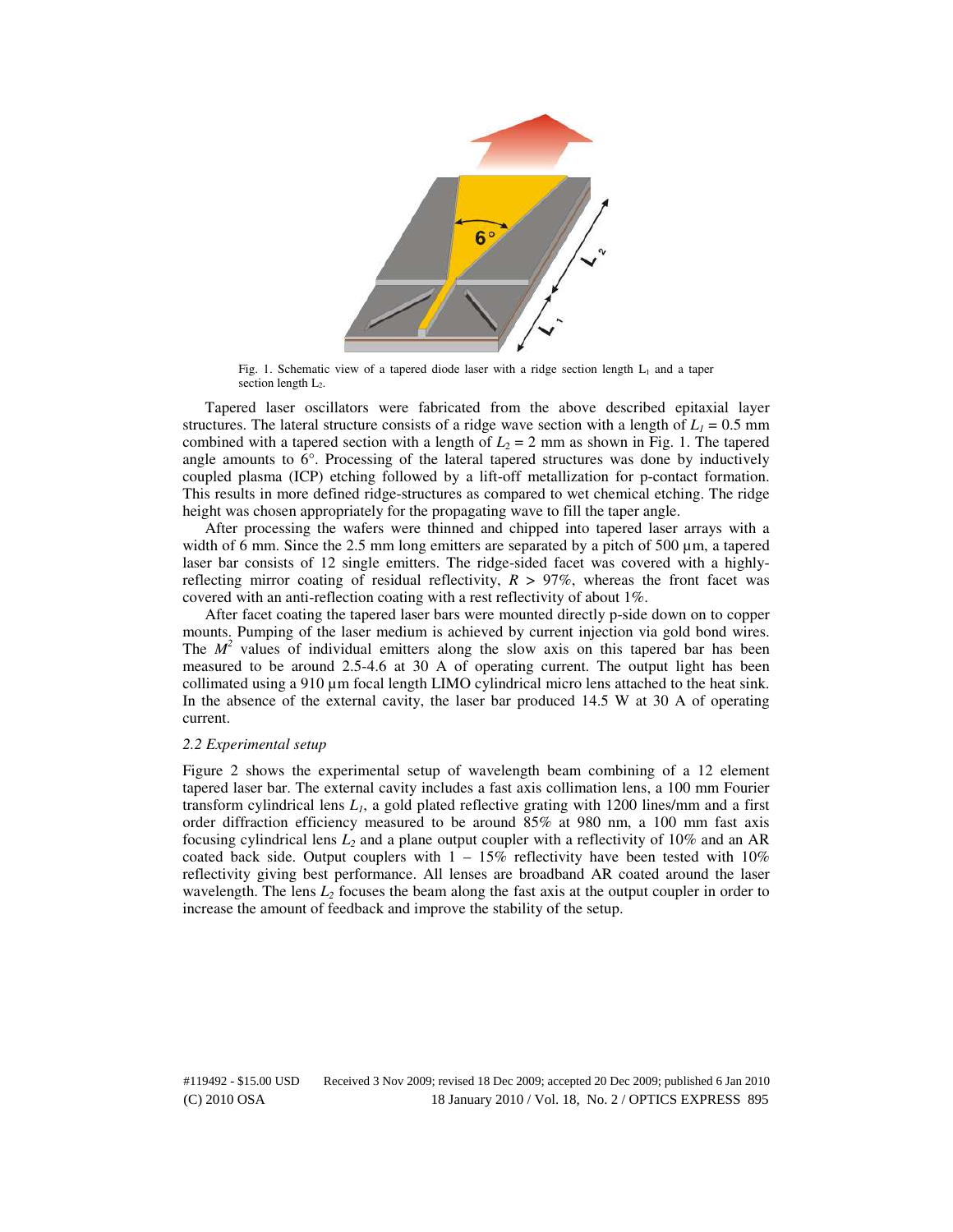

Fig. 2. Experimental setup of the spectral beam combining of the tapered diode laser bar.  $L_1$  is a 100 mm focal length cylindrical slow axis collimation lens and  $\overline{L_2}$  is a 100 mm focal length cylindrical fast axis focusing lens.

The grating is placed at the Fourier plane formed by the 100 mm cylindrical lens so that the collimated beams from all the emitters are superimposed on its surface. The beam is incident on the grating with an angle of approximately 16°. The plane output coupler enforces the parallel propagation of the light beams from different emitters as the light is incident perpendicular to it. The incident angles of the light from different emitters on the grating are different. Hence, the external cavity selects a particular wavelength for each emitter. Thus the laser bar emits co-axial beams with different but controlled wavelengths for each array element. The zero order reflection from the grating was used to image the near-field of the emitters to record the wavelength versus near-field position of the individual emitters.

#### **3. Spectral beam combining results and discussion**

The analysis of the combined beam was done regarding the light-current characteristics, spectral behavior and the beam quality. Figure 3 shows the comparison of the light-current characteristics of the laser bar under free running and spectral beam combining mode. At 30 A of operating current, the spectral beam combined laser yielded 9.3 W of optical power and at 35 A, the output was measured to be 11 W. The laser threshold was measured to be 5 A. The light current characteristics of the combined beam gives a slope efficiency of 0.37 W/A. The system exhibits a spectral beam combining efficiency of 63% compared to a free running laser bar. The efficiency is partly limited by the diffraction efficiency of the grating.



Fig. 3. Light current characteristics of the tapered diode laser bar in the free running mode (squares) and beam combined mode (dots).

Figure 4 shows the spectrum of the combined beam which consists of twelve distinct peaks, each corresponding to an individual tapered emitter on the laser bar. The external cavity has been designed for a wavelength spacing of 4.0 nm between the emitters [3]. The

(C) 2010 OSA 18 January 2010 / Vol. 18, No. 2 / OPTICS EXPRESS 896 #119492 - \$15.00 USD Received 3 Nov 2009; revised 18 Dec 2009; accepted 20 Dec 2009; published 6 Jan 2010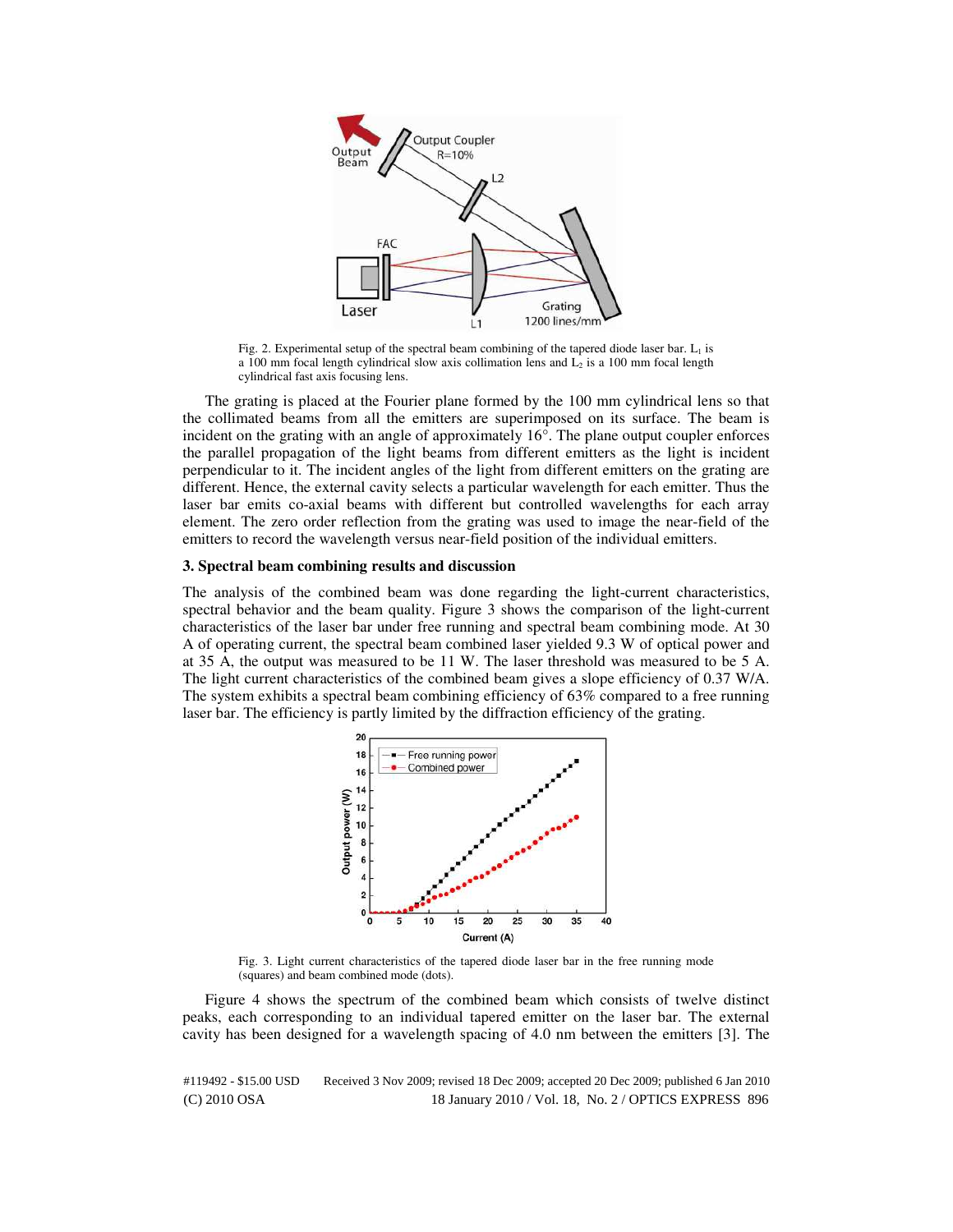actual spacing between the emitters was measured to be  $4 \pm 0.005$  nm which matches the calculated value. The total wavelength span is approximately 44 nm. The spectral tuning of the combined beam was limited to approximately 3-4 nm towards both directions due to the limited gain band-width of the laser. Beyond that, the feedback from the output coupler was not strong enough to force the emitters to operate at the wavelength determined by the external cavity. Inspection of the near field images of the laser facet, formed from the zero order beam reflection by the grating and imaging the near field using a 300 mm focal length spherical lens revealed that nine of the twelve emitters were perfectly locked while three emitters on one side showed single side peaks due to imperfect locking. This could be due to a slight smile observed on the laser bar. In particular, the three emitters showing side peaks in the spectrum were observed to be off-set in the fast axis direction compared to the remaining emitters. The difference in intensity from the different emitters observable in Fig. 4 is caused by a different amount of light from the different emitters coupled to the optical fiber used for the optical spectrum analyzer. The spectral width (FWHM) was below 0.2 nm for all emitters.



Fig. 4. Wavelength spectrum of the combined beam

At 30 A of operating current, the output beam gave a slow axis  $M^2$  value of 5.3. This is comparable to the slow axis  $M^2$  value of a single tapered emitter in the free running mode at the same current level. The slight mismatch is most likely because of the imperfect overlap of beams on the grating due to positioning errors. The  $\dot{M}^2$  value degraded to 7.6 at 35 A of operating current. Figure 5(a) shows the slow axis profile of the combined beam at the focus of a 100 mm focal length achromatic lens and the inset graph shows the caustic of the combined beam along the slow axis. Figure 5(b) shows the slow axis far-field profile of the combined beam at 30 A. The focus of the beam is near-Gaussian while the far-field is non-Gaussian. This is typical for the far-field of tapered diode lasers [12]. The  $1/e^2$  values of the beam width have been measured throughout the experiment using a Nanoscan beam profiler (*Photon Inc.)*.